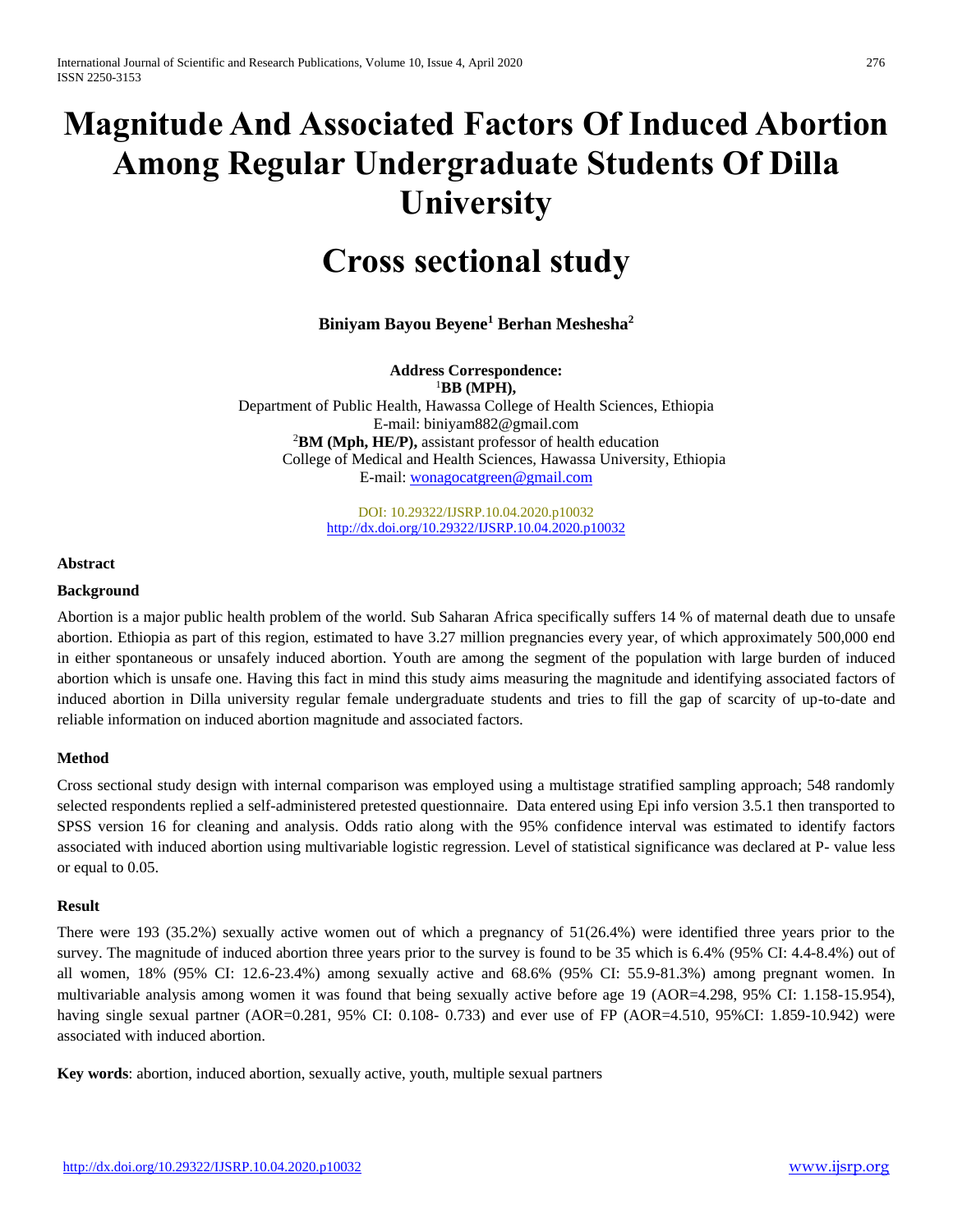#### **I. INTRODUCTION**

Abortion is the expulsion of the products of conception before the 24th week of pregnancy (28 weeks for developing countries). The word abortion is often considered by women to be a procured termination of pregnancy, legal or criminal. So abortions are either spontaneous, which are usually referred to as miscarriages or induced, which are purposefully caused. Induced abortions are either safe or unsafe[1].

Globally, at least 585, 000 women die each year by complications of pregnancy and child birth. More than 70% of all maternal deaths are due to five major complications: hemorrhage, infection, unsafe abortion, hypertensive disorders of pregnancy, and obstructed labor. Though complications of abortion account for 13% of all direct causes of maternal deaths around the world, its distribution is not uniform. Developing world is being affected more than the developed ones with preventable pregnancy related complication. Not only those unmarried adolescents who suffer in this developing world but also married women living in stable union are prone to unsafe abortion and its complications due to the low accessibility of safe abortion services. And these abortions performed under unsafe conditions claim the lives of tens of thousands of women around the world every year, leaving many with chronic and often irreversible health problems, and drain the resources of public health systems. [2-3].

Generally factors associated with increased maternal mortality from unsafe abortion in developing countries include inadequate delivery systems for contraception needed to prevent unwanted [pregnancies,](http://europepmc.org/abstract/MED/17169222/?whatizit_url_go_term=http://www.ebi.ac.uk/ego/GTerm?id=GO:0007565) restrictive abortion laws, pervading negative cultural and religious attitudes towards induced abortion, and poor health infrastructures for the management of abortion complications. Due to multiple factors like peer pressure, lack of maturity, alcohol and drug use, rampant habit of watching pornographic movies/pictures and alcohol induced sexual behavior youth in higher education institutions ( like Dilla university ) are assumed to be highly exposed to many risky sexual behaviors which may end up in unsafe abortion[11-12].

Our country Ethiopia as one of developing nations is under huge reform program in different sectors. Among these reform areas higher education expansion is one. New universities are being built, campuses expanded and new courses being added. Unequivocally the number of students joining these universities is increasing from time to time.

Despite the fact that there is dramatic increment of student population there is scarcity of information on how many of them are suffering from abortion and which specific factors exacerbate the risk. Having this in mind, this study aims to measure the magnitude and identify associated factors of induced abortion, fill the gap of scarcity of information and help informed RH interventions to youth in the university as well as similar facilities.

# **II. ELABORATIONS**

Dilla University is one of accredited government universities in Ethiopia located in Dilla town, southern Ethiopia. It is 365 km south of the capital, Addis Ababa. The university has three campuses; Odaya, health science and main campuses, eight schools and forty four departments. The total students enrolled in on a regular basis during the study period were 12,326. Out of these, 4222 (34.2%) were female students. Cross sectional study design was used and data were collected from March 12-13/2019.

The collected data was checked by principal investigator on daily bases for its completeness and consistency then entered into Epi info version 3.5.1. Data were then exported to statistical package for the social sciences (SPSS) window versions 20 for cleaning and analysis. Descriptive statistics used for the description of the study participants. Bi-variate analysis is applied to see the association of socio demographic and other independent variables with dependent one. Variables with p-value less than 0.25 were taken to multivariable analysis.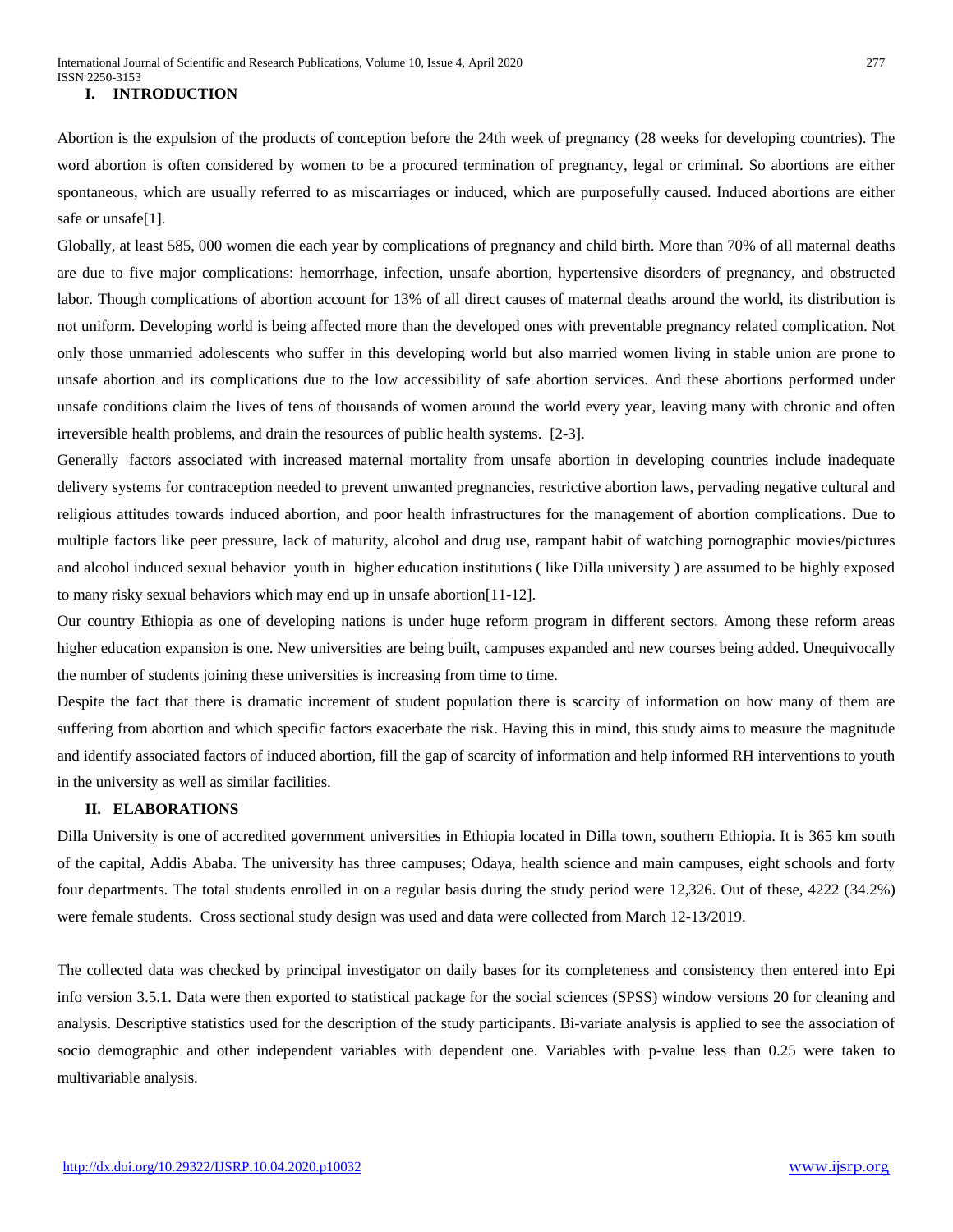During multivariable analysis confounders were controlled and independent factors identified. Odds ratio along with the 95% confidence interval was estimated to identify factors associated with induced abortion. Level of statistical significance was declared at P- value less than or equal to 0.05.

# **III. RESULTS**

# **Magnitude of induced abortion**

Among all study participants 51(9.3%) have had history of one pregnancy in the last three years. Unwanted pregnancies are twice of wanted ones, 68.6% and 31.4 % respectively. All of those wanted pregnancies ended up by giving birth of a child unlike to that of unwanted pregnancies which all ended up in induced abortion. There were 35 induced abortions making the magnitude **6.4% (**95% CI: 4.4-8.4%) out of all women**,** 18% (95% CI: 12.6-23.4%) among sexually active and 68.6% (95% CI: 55.9-81.3%) among pregnant women. (Table 4)

Majority of the induced abortion occurred in students with the age group of 20-24, 25(71.4%), followed by age category of 15-19, 7(20%) and 3(8.6%) in the age group of 25 and above. (Figure 4)

# **Factors associated with induced abortion**

At the end of bivariate, the multivariate logistic regression was taken into account to take the effects of confounding variables. Variables with p-value less than 0.25 were taken to the multivariate analysis and AOR along with 95% CI was used to estimate association. Accordingly, the two variables prior sex education and watching pornography short out of significance during the multivariate analysis but the remaining three variables remained as factors affecting induced abortion.

Practicing sexual intercourse at age 19 and earlier had almost 4 times higher risk of induced abortion (AOR=4.298, 95% CI: 1.158- 15.954).

Single sexual partner experience had 73.2% reduced chance of getting induced abortion than with multiple sexual partner experience (AOR=0.281, 95% CI: 0.108- 0.733).

Sexually active students who did not ever used FP /family planning/ were found to have almost 4.5 times higher chance of getting induced abortion than women who had (AOR=4.510, 95% CI:1.859 -10.942). (Table 5)

# **Discussions**

#### **Magnitude and associated factors of induced abortion**

The main aim of this study is measuring magnitude and identifying associated factors of induced abortion among regular undergraduate university students. The study revealed that the magnitude of induced abortion is 6.4 %. Majority of induced abortions were undergone at private clinic 15 (42.8%) followed by traditional abortionist's home, public clinic, hospital and other places 9(25.7%), 8 (22.9%), 1(2.9%) and 2(5.7%) respectively.

There are different studies conducted on this issue at community, health and higher education institutions with different figures. The magnitude of induced abortion reported by this study is higher than the magnitude reported by a study conducted on university and college students of Arbaminch town, 2.83%[34] but lower than community studies conducted in Latin American country Peru , Harar ,North West Ethiopia and Guraghe zone with magnitudes 11.6%,14.4%,19% and 12.3% respectively [19, 29-30, 32]. On the other hand it is almost similar with findings from Wolaita Sodo University and South Africa; 6.5% and 6.7% respectively [33, 36].

The three factors identified during the multivariate analysis associated with induced abortion were age at first sexual intercourse, number of sexual partner and family planning service use.

Among the 51 pregnancies traced by this study 68.6% is unwanted which is twice of wanted pregnancies where all ended up in induced abortion (6.4%). This figure shows the discrepancy that youth in the university still are not reached well with reproductive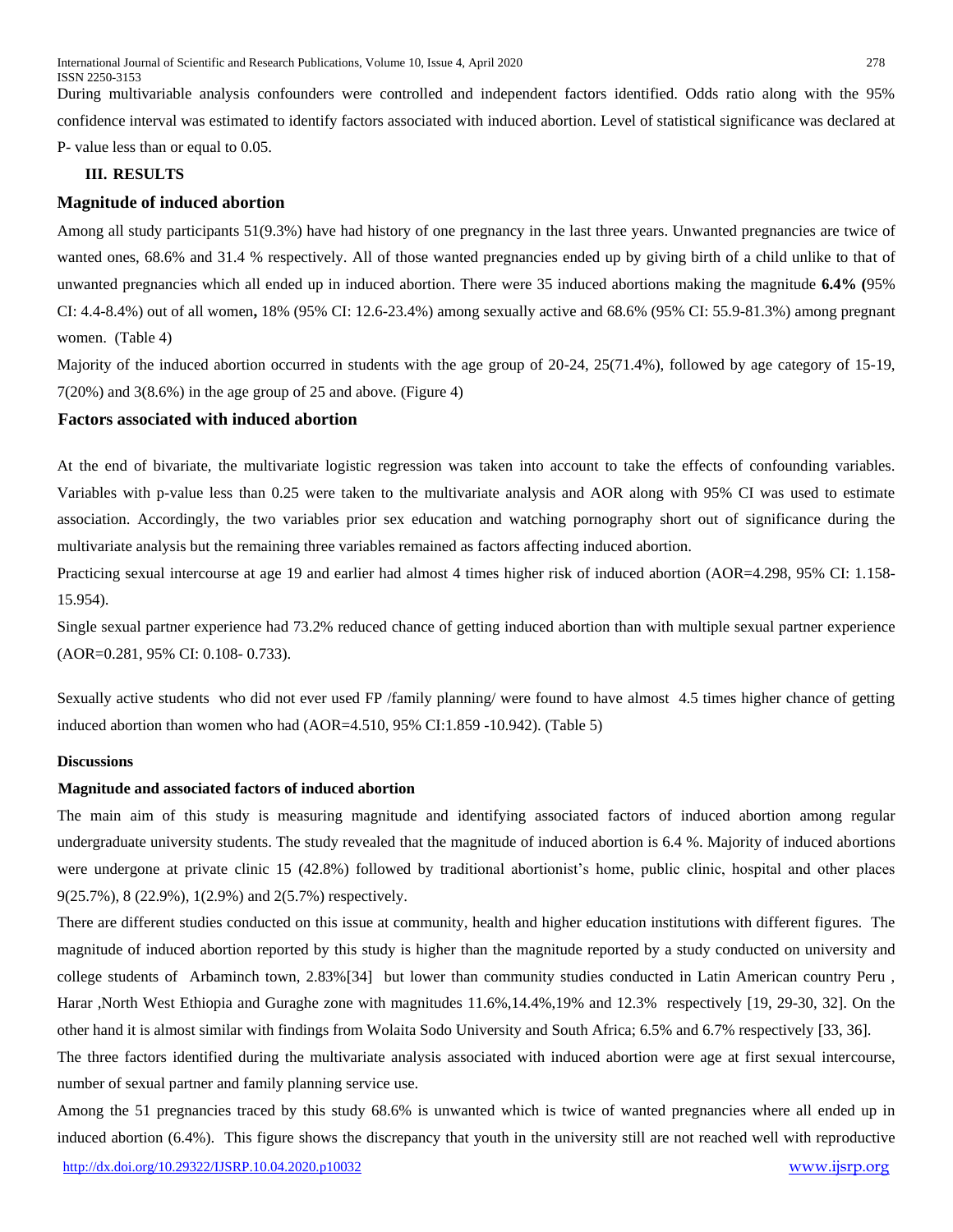health services despite the knowledge of modern contraception among sexually active unmarried women is reported to be 99.7% according to EDHS, 2011[37]. This might give us a clue that reproductive health programs being implemented on youth specifically of higher education institutions are not strong enough.

With regard to associated factors, the multivariate analysis revealed women started sex age 19 and earlier were almost four times at higher odds of getting induced abortion than who started sex after age 19.This might be associated with lack of FP information and decreased use and tendency of having multiple sexual partners. This study identified there is larger proportion of women (12.8%) who started sex at age 19 and before but no FP information as compared to those women started sex age after 19 but no women without FP information. Computing the proportion of FP use, there is slightly lower proportion among participants who practiced sex at age 19 and before as compared to those who practiced sex after age 19 (66.4% vs. 67.9).

The proportion of participants with multiple sexual partners is high in those having sexual experience at age 19 and before as compared to those participants who experience sex after age 19 (23.2% vs. 7.6%).

On the other hand participants with single sexual partners were almost at 71.9 % reduced chance of getting induced abortion than participants with multiple sexual partners in their life time (AOR 0.281,95% CI: 0.108 - 0.733).

This relation could be an indication that the earlier a woman begins sexual activity, the greater the number of non-marital sex partners she is likely to have over the course of her life. Early initiation of sexual activity and higher numbers of non-marital sex partners are linked in turn to a wide variety of negative life outcomes, including increased rate of induced abortion.

This study also identified an association between ever FP use and induced abortion. Women who did not ever use FP were almost 4.5 times at higher risk of developing induced abortion than their counterparts (AOR=4.510, 95% CI: 1.859-10.942). According to this study 90.7 % of sexually active respondents replied have heard of FP which is also in conformance with the high percentage (99.8%) of FP information of any method reported by EDHS,2011among unmarried sexually active women[37]. But coming to FP use among those of sexually active only126 (65.3 %) responded have ever used on this study and 59 (30.6 %) did not, indicating high number of sexual intercourses are unprotected. This paradox is also explained by the high magnitude of unwanted pregnancy 27 (64.3%) among those sexually active youth despite the knowledge of FP.

From associated factors perspective this study revealed that participants with sexual experience at age 19 and earlier had much higher risk (four times) of developing induced abortion than those who had experienced it after age 19. This is in congruent with different studies.

According to a study conducted in Latin America Peru a high prevalence of induced abortion (7.5%) found among the youngest women in the study (18 years of age) who reported having been sexually active[19]. Another study conducted in Beijing, Shanghai and Zhengzhou indicated comparing women with and without history of repeated abortion, those with history of repeated abortion had higher rate among women whose first sex was below 18 years (16.2% vs. 9.4%, P<0.01)[38]. Another supportive study conducted in the district of Diez de Octubre, Havana, Cuba identified first [pregnancy](http://europepmc.org/abstract/med/9670788/?whatizit_url_go_term=http://www.ebi.ac.uk/ego/GTerm?id=GO:0007565) in women younger than 24 years of age as risk factor for induced abortion, a risk even increasing with women who were less than 20 years old[39]. This clearly indicates those women who became pregnant younger than 24 years of age started their sexual debut at early age less than 24 years.

Male early sexual initiators had a significantly higher risk profile of partner history of pregnancy in life time (AOR= 2.89, 95% CI: 1.21-6.94) and partner history of induced abortion in life time (AOR=2.95, 95% CI: 1.20–7.26) compared with late initiators. Though this study is conducted on males it highlights us on a picture of their female counterparts[40]. Studies also revealed that early sexual debut are significantly associated with teenage/adolescent pregnancies which are usually unwanted [41-43].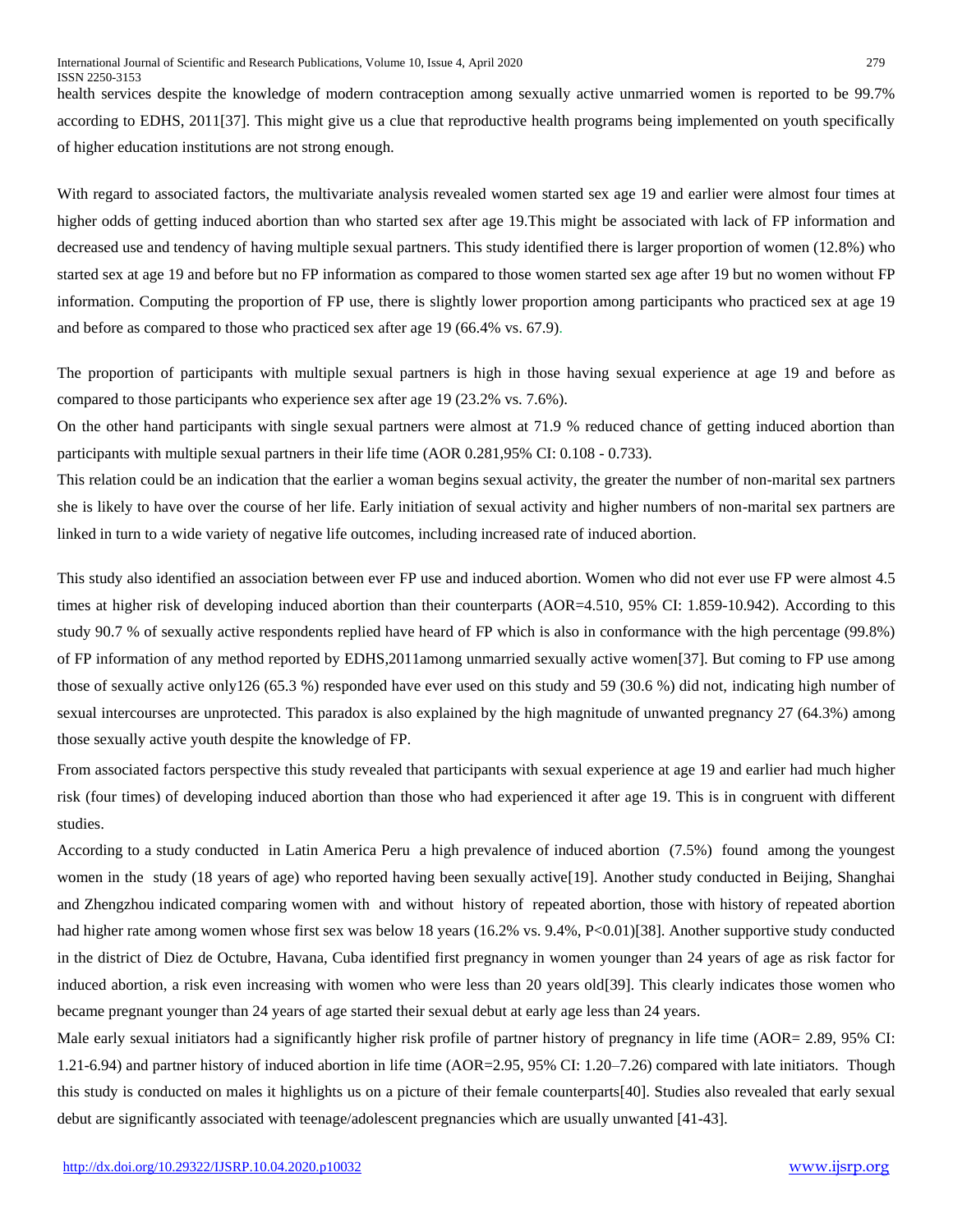Cross sectional studies can't establish temporal relation or sequence and determine causality however, this study in consistent with other studies above indicated adolescent women who start sexual debut at early age are more likely than older women to have unwanted pregnancies and induced abortion subsequently. This is occurring due to different factors, one is decreased trend of FP use in those who start sexual debut at early age. Others like unwanted or unplanned sex, poor FP knowledge, poor skill to refuse early sex, longer exposure to sexual acts and others [40-42, 44].

Women with single sexual partner are almost with 71.9 % reduced chance of having induced abortion than participants with multiple sexual partners in their life time; indicating the risk of multiplicity of sexual partners. This result is in congruent with studies conducted in different areas.

A study which was conducted in Peru indicated ever having had an induced abortion was associated with having had more than 1 sexual partner in life time (*p* < 0.001). Having 2 sexual partners in life time had 1.6 times higher odds of getting induced abortion as compared with those women with single sexual partner (AOR=1.61,95% CI:1.23-2.09). The risk also increased when the number of sexual partner a women had in lifetime increased; women with 3 or more sexual partners in life time were found to have 2.79 times higher risk of getting induced abortion than with women with single sexual partner (AOR=2.79, 95% CI: 2.12-3.67). This study also identified having multiple sexual partners in the year before the survey had association with induced abortion (*p* < 0.005). Women with 2 or more sexual partners in the year before the survey had 1.54 times higher chance of getting induced abortion than their counterparts (AOR=1.54, 95% CI:1.14-2.02)[19].

Another study conducted in Beijing, Shanghai and Zhengzhou indicated having multiple sexual partners had higher rate of repeated induced abortion than their counterparts (36.0% vs. 15.0%, P<0.01)[38].

Having multiple sexual partners during life time as factor of induced abortion is also evidenced by another study [45].

Initiation of sexual activity at a younger age is linked to tendency of having high numbers of sexual partners. The earlier a woman begins sexual activity, the more sexual partners she will have during her life time. One can anticipate the prevalence of induced abortion to increase with younger age at first sexual intercourse due to an increasing exposure to cumulative risk. If youth are exposed to non-marital sex for a longer time then they will be prone to induced abortion. Unmarried women will have increased risk of repeated induced abortion if exposed to sexual [behavior](http://europepmc.org/abstract/med/17172105/?whatizit_url_go_term=http://www.ebi.ac.uk/ego/GTerm?id=GO:0007610) for more than 3 years (33.6% vs. 6.6 %, P<0.01) [38, 40].

The third factor identified to be associated with induced abortion was FP use. Not ever using FP despite the act of sexual intercourse was found to have almost four times higher chance of getting induced abortion than who ever use. Of 193 women who reported practice sexual intercourse, 59 (30.6%, 95% CI: 24.1 – 37.1%) were not using contraception. This kind of relation is also established by other studies. A study conducted in North West Ethiopia revealed contraceptive users were at a reduced risk of having induced abortion compared to non-contraceptive users  $(AOR = 0.4, P=0.012)[30]$ .

Another study conducted in Iran indicated reduction of abortion rates were strongly associated with increased contraceptive use rates.[46] Study conducted in Bangladesh also described the complete lack of use or lack of use-effectiveness of FP methods resulted in unwanted pregnancies that will make desperate women to seek abortion services[47].

Looking at the three different variables identified as factors of induced abortion it is understandable that they are interrelated one another. The earlier the women begin sexual intercourse the more they are prone to harmful sexual behaviors like multiple sexual partner experiences due to repetitive and longer duration of exposure. This is also accompanied by the higher rate of non-use of FP due to lack of knowledge, negligence, not to think thoroughly like their adult counterparts on consequences of unprotected sex, fear of social stigma to attend FP clinics, peer pressure or others.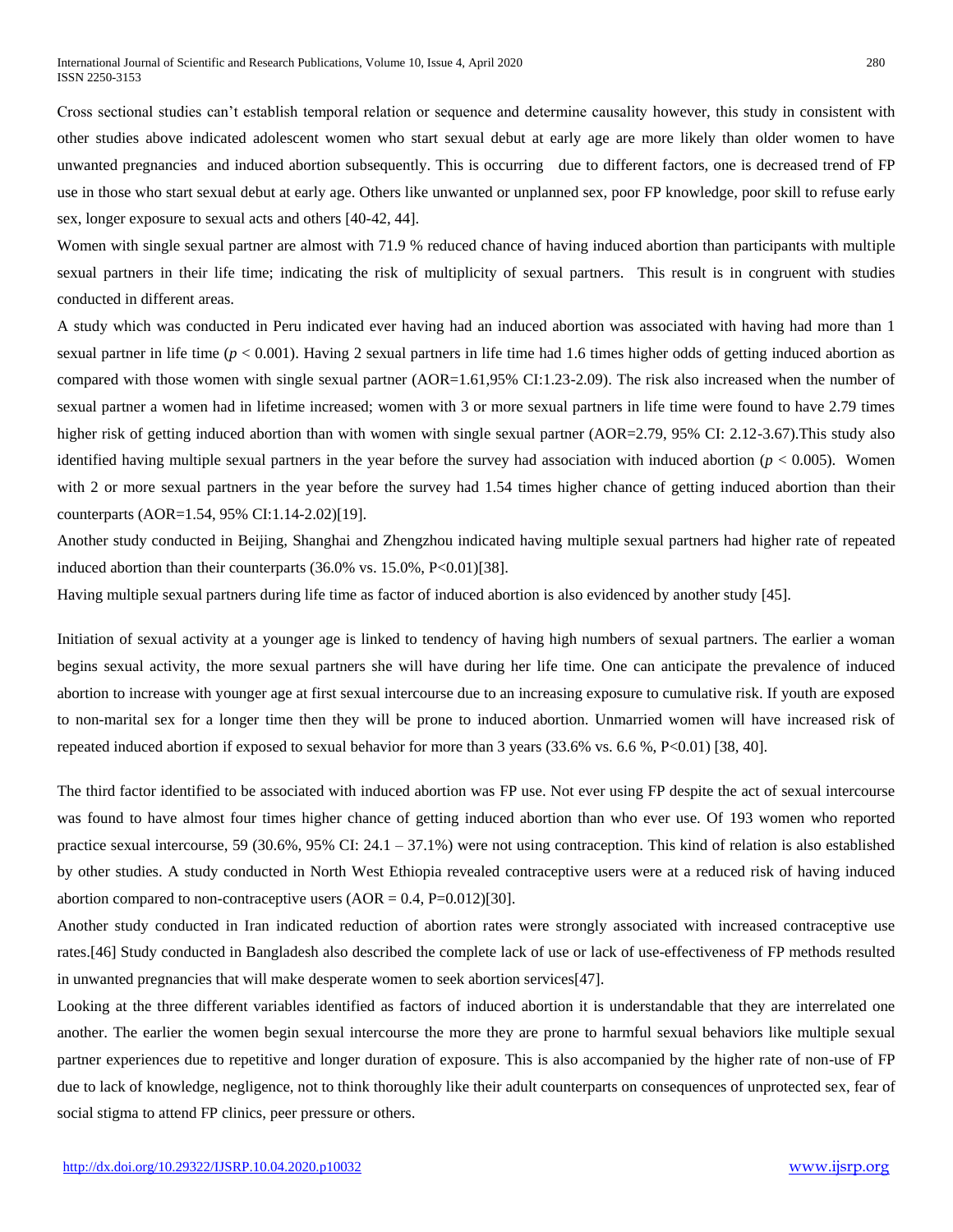Other factors which showed significance in the bivariate analysis; lack of prior sex education and watching pornography did not show significance in the multivariate. This is not in line with other literatures which state them as predictors of abortion.

Regarding age, different studies identified different results. In many settings it is believed that abortion distribution by age is bimodal; women at the youngest age who want to delay childbearing and women at the end of childbearing years who think they cannot be pregnant at that age are at increased risk of getting induced abortion. The youngest women due to lack of awareness and unmet need for contraception and older women due to perceived need of contraception. Higher age at interview[19] was identified factor associated with abortion but similar to the finding of the studies conducted at mekele town and Wolaita sodo university [31, 33] the finding of the current study did not confirm an association between age and induced abortion. This could be due to the fact that the mean age of respondents in this study is different than the above studies.

Unlike to a study conducted in Nigeria [28] lack of prior sex education had no association in this study probably due to the fact that majority of the respondents had no communication at all on sexual matters with their parents (70 %). Unlike to different studies origin of residence, marital status, college, class year, income, and alcohol use [30-31, 33] did not show any significant association with the outcome variable.

#### **Declarations:**

#### **Ethics approval and consent to participate**

Ethical clearance obtained from Hawassa University, college of medicine and health science IRB. Permission of Dilla University is asked with a letter from Hawassa University, college of medicine and health science. The purpose and benefit of the study is discussed with each study participants. Participants assured of selected randomly, taking part in the study was completely of choice. If they chose not to participate in the study or if they decided to stop participating in the study they had no harm. They were also assured to stop participating in this study at any time, even if they have already given their consent. Refusal to participate or withdrawal from the study had no penalty or loss of any benefits to which they were otherwise entitled. Informed consent of the respondents obtained. Administering the questionnaires was conducted in a way that it did not compromise their privacy and confidentiality of information as no one had the access to know specific student's information since it did not involve name and ID number of students.

# **APPENDIX**

| <b>Characteristics</b>     | Category       | <b>Frequency</b> | <b>Percent</b> |  |
|----------------------------|----------------|------------------|----------------|--|
| Ever pregnant within the   | N <sub>o</sub> | 497              | 90.7           |  |
| Last three years $(n=548)$ | Yes            | 51               | 9.3            |  |
| Pregnancy Wanted or        | Unwanted       | 35               | 68.6           |  |
| Unwanted $(n=51)$          | Wanted         | 16               | 31.4           |  |
| History of abortion        | N <sub>o</sub> | 16               | 31.4           |  |
| $(n=51)$                   | Yes            | 35               | 68.6           |  |
| Induced or spontaneous     | Spontaneous    | $\mathbf{0}$     | $\theta$       |  |
| $(n=35)$                   | Induced        | 35               | 100            |  |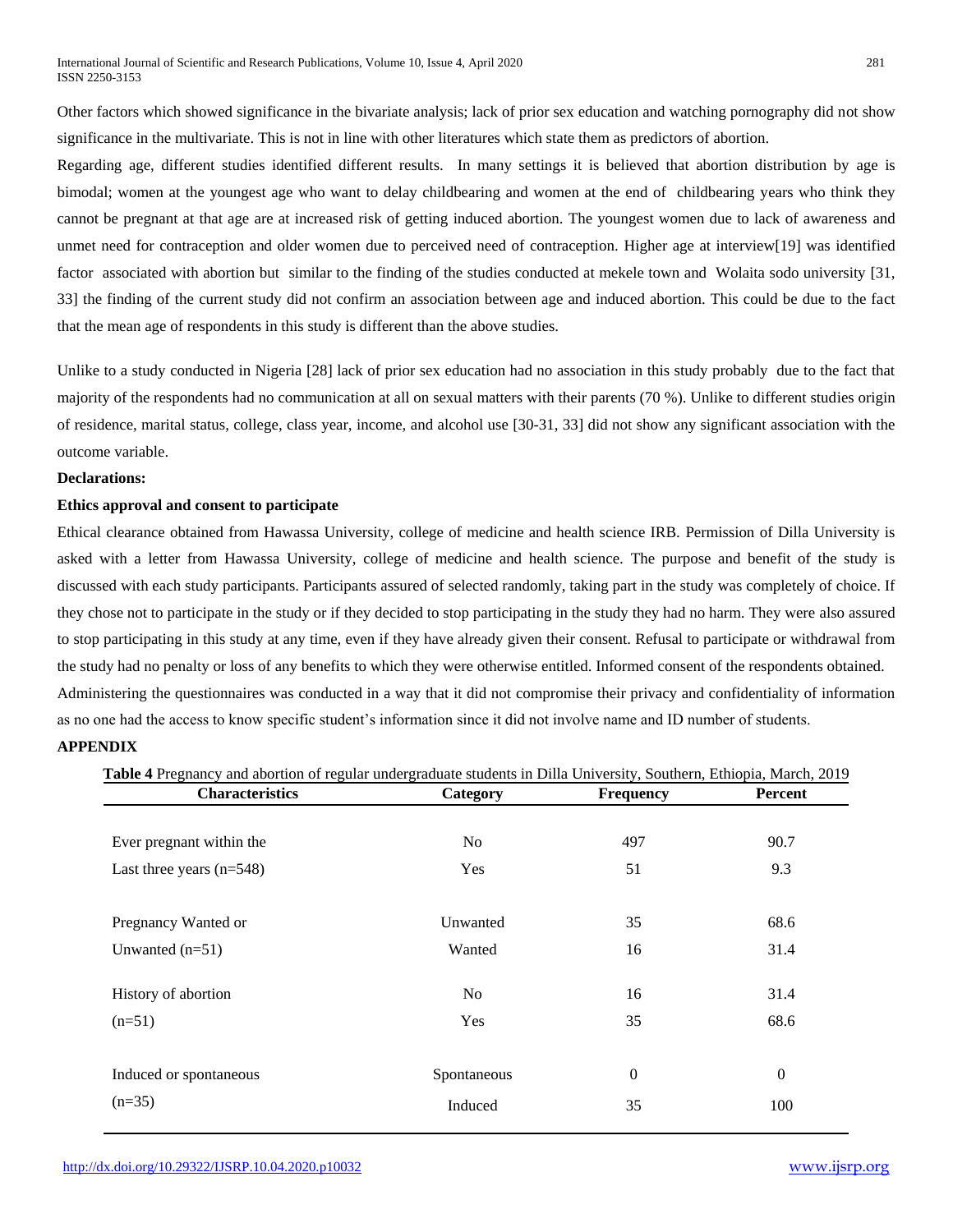

**Fig. 3** Reasons for induced abortion in regular female undergraduate students of Dilla university, Southern Ethiopia, March, 2019,  $(n=35)$ 



**Fig. 4** Age distribution of respondents who had induced abortion in the last three years among regular undergraduate students of Dilla University, Southern Ethiopia, March 2019, (n=35)

| Table 5 -: Factors associated with induced abortion among regular undergraduate students in Dilla University, Southern Ethiopia, |  |
|----------------------------------------------------------------------------------------------------------------------------------|--|
| <b>March, 2019</b>                                                                                                               |  |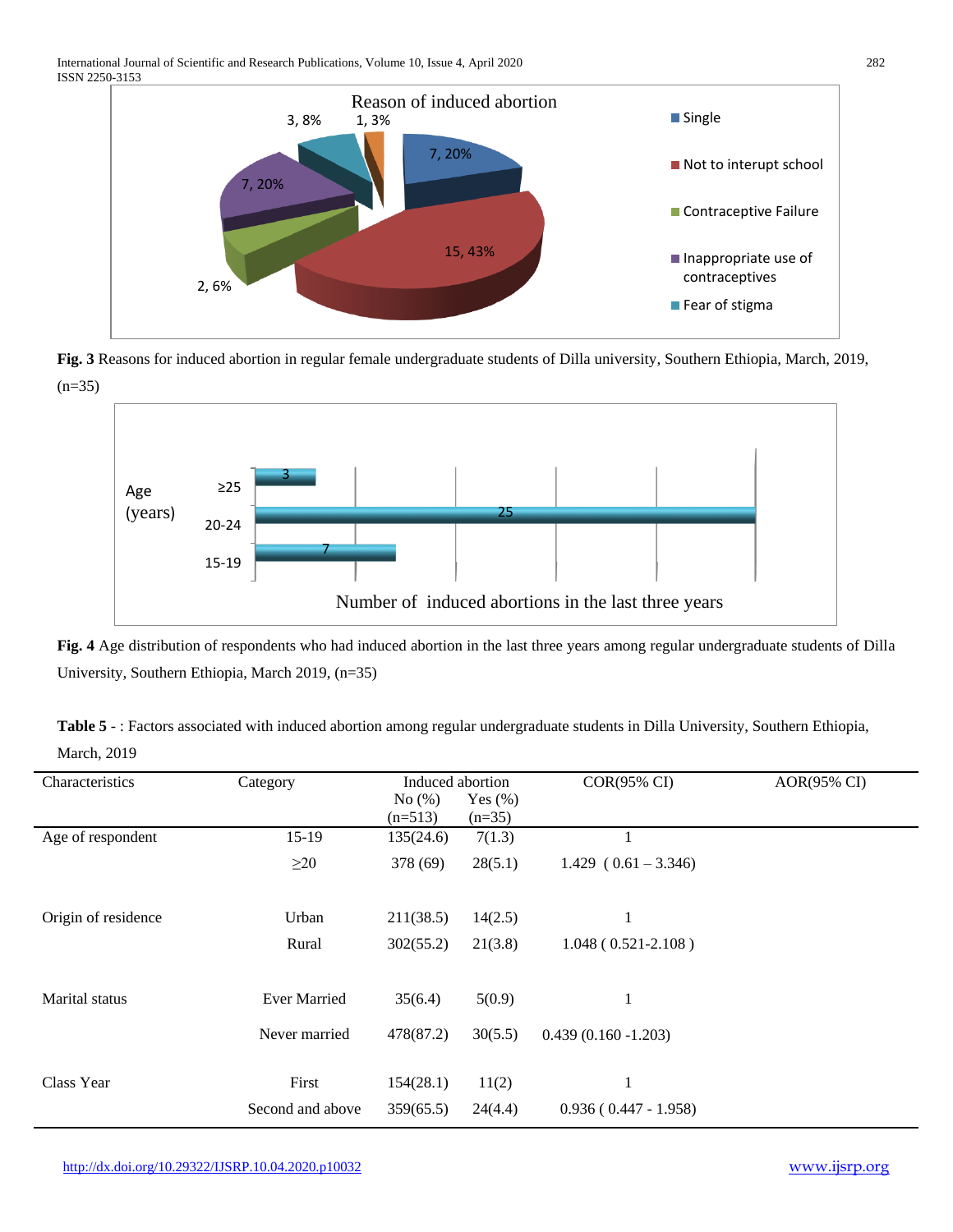| Age at first sexual practice              | >19<br>$\leq$ 19      | 50(28.1)<br>98(55)     | 3(1.7)<br>27(15.2)  | $4.592 (1.33 - 15.875)^*$ | 4.298 (1.158-15.954)*        |
|-------------------------------------------|-----------------------|------------------------|---------------------|---------------------------|------------------------------|
| Prior sex education                       | N <sub>0</sub><br>Yes | 364(66.4)<br>149(27.2) | 18(3.3)<br>17(3.1)  | $0.433(0.217-0.864)*$     | $0.547(0.244 - 1.340)$       |
| Watching pornography                      | N <sub>0</sub><br>Yes | 325(59.3)<br>188(34.3) | 11(2)<br>24(4.4)    | $0.265(0.127-0.553)*$     | $1.298(0.487 - 3.454)$<br>-1 |
| Number of sexual partner                  | One<br>Two or more    | 127(71.4)<br>21(11.8)  | 18(10.1)<br>12(6.7) | $0.248$ (0.105- 0.589)*   | $0.281(0.108-0.733)*$        |
| Heard of any family<br>planning           | No<br>Yes             | 60(10.9)<br>453(82.7)  | 8(1.5)<br>27(4.9)   | 2.237 (0.972-5.149)       |                              |
| Ever<br>family<br>used<br>any<br>planning | No<br>Yes             | 41(22.2)<br>114(61.6)  | 18(9.7)<br>12(6.5)  | $4.171(1.85 - 9.403)^*$   | 4.510 (1.859-10.942)*        |

\* Statistically significant at  $P < 0.05$ 

#### **ACKNOWLEDGMENT**

We would like to thank all the staff of Dilla University for their unreserved cooperation throughout data collection.

We are also grateful to supervisors and data collectors for their hard work and patience in collecting the data despite the existing work

burden. We would like to extend our thanks to all respondents of Dilla University who were willing to provide valuable information

for this study.

# **REFERENCES**

- 1. Hamilton-Fairley D. Lecture notes: obstetrics and gynecology. 2nd edition ed. 2004, London: Blackwell publishing.
- 2. World Health organization. Reduction of maternal mortality: A joint WHO/UNFPA/UNICEF/World Bank statement. Geneva. WHO ,1999
- 3. WHO, Unsafe Abortion -A World wide problem Safe motherhood a news letter of Worldwide activity 2001.
- 4. Bureau, P.R., Making pregnancy and childbirth safer factsheet world population data sheet 1997.
- 5. Deborah, M. and Donna C., Abortion facts and figures. 2011, Connecticut.
- 6. IK, W., S. IH, and eds., Preventing Unsafe Abortion and its Consequences: Priorities for Research and Action. 2006, Guttmacher Institute: New York.
- 7. World Health Organization. Maternal Mortality in 2005 Estimates developed by WHO, UNICEF, UNFPA and the World Bank. Geneva, Switzerland: WHO, 2007, 15–8.
- 8. Department, F.D.R.o.E.M.o.H.F.H., Technical and Procedural Guidelines for Safe Abortion Services 2006: Addis Ababa,Ethiopia.
- 9. Gebrehiwot, Y. and T. Liabsuetrakul, Trends of abortion complications in a transition of abortion law revisions in Ethiopia. Journal of Public Health, 2009. 31(1): p. 81-7.
- 10. CDC, Family planing methods and practice,Africa. second ed. 1999,p. 547-60.
- 11. I, S. and A. E., Unsafe abortion in 2008: global and regional levels and trends. 2010. 18(36): p. 90-101.
- 12. Unasho, A. and T. Tadesse, Assessment of potential risky sexual behaviors among Dilla University students: A survey study for enhancing self-protection from human immunodeficiency virus (HIV) infection. Journal of AIDS and HIV Research, 2013. 5(7): p. 235-48.
- 13. DA1, G., et al., Unsafe abortion: the preventable pandemic. 2006 Nov 25. 368(9550): p. 1908-19.
- 14. Koster, W. and Oyekan, Why resort to illegal abortion in Zambia? Findings of a community-based study in Western Province. 20 March 1998. 46(10): p. 1303–12.
- 15. Organization, W.H., Global and regional estimates of the incidence of unsafe abortion and associated mortality in 2003. Ginebra: WHO, 2007.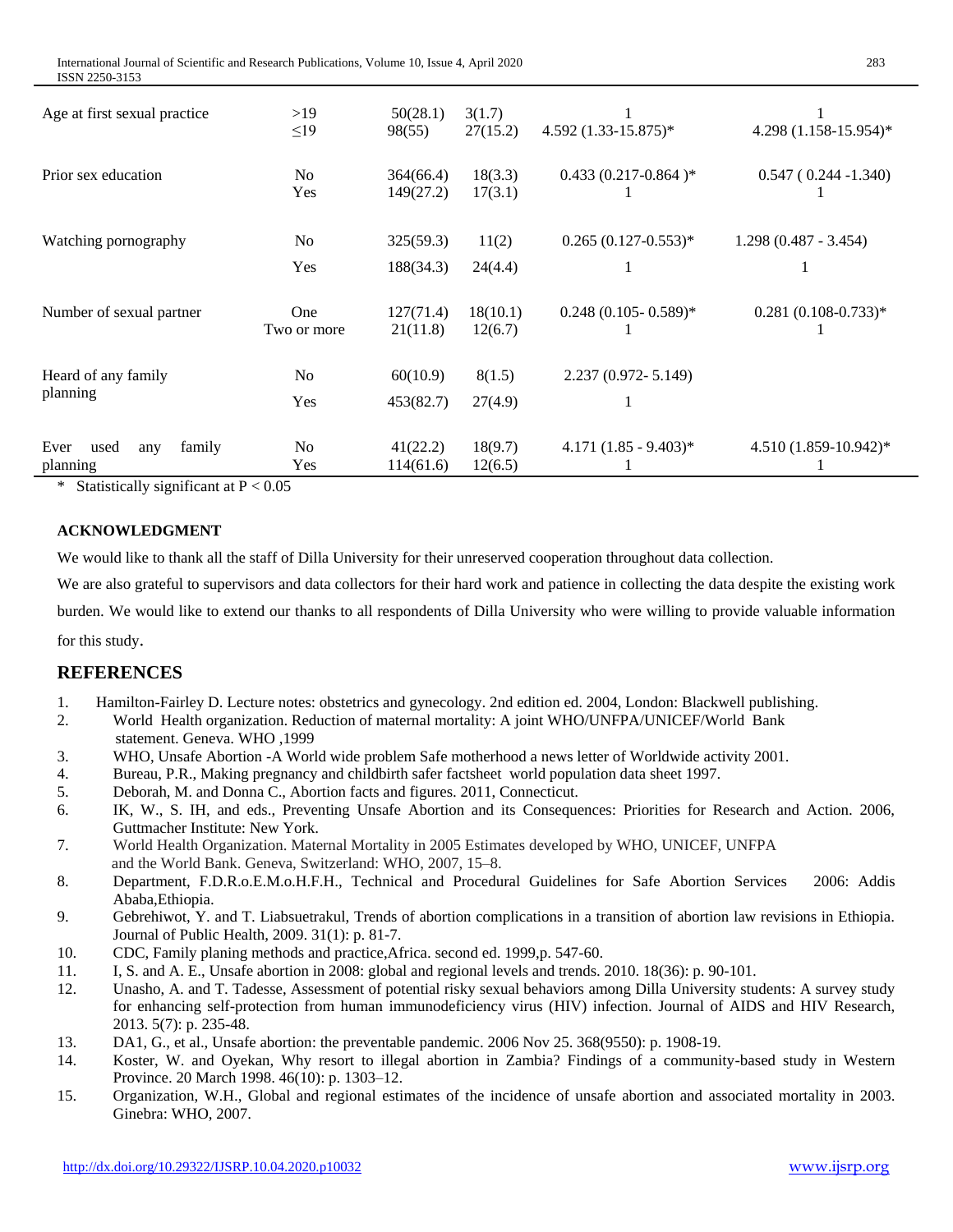- 16. I1, S. and A. E., Age patterns of unsafe abortion in developing country regions. Reprod Health Matters 2004 Nov. 12(24 Suppl): p. 9-17.
- 17. Bankole, A., S. Singh, and T. Haas, Reasons why women have induced abortions: evidence from 27 countries. International family planning perspectives, 1998: p. 117-52.
- 18. S1, A. and R. R2, Determinants of pregnancy and induced and spontaneous abortion in a jointly determined framework: evidence from a country-wide, district-level household survey in India. J Biosoc Sci, 2014july. 46(4): p. 480-517.
- 19. A1, B.-O., et al., Clandestine induced abortion: prevalence, incidence and risk factors among women in a Latin American country. CMAJ. , 2009 180(3): p. 298-304
- 20. Frejka, T., L.C. Atkin, and O.L. Toro, Research Program for the Prevention of Unsafe Induced Abortion: And Its Adverse Consequences in Latin America and the Caribbean. 1989: Population Council.
- 21. Zamudio, L., et al., The incidence and social and demographic characteristics of abortion in Colombia. Abortion in the developing world. New Delhi, Vistaar Publications, and London: Zed Books, 1999: p. 407-46.
- 22. A, M., I. C, and eds., Abortion in the developing world 1999,407-46, London.
- 23. Organization, W.H., Unsafe abortion: global and regional estimates of incidence of and mortality due to unsafe abortion with a listing of available country data. 1998.
- 24. JC, K., O. KA, and L. OA., Health and economic consequences of septic induced abortion. Int J Gynaecol Obstet, 1992 Mar. 37(3): p. 193-7.
- 25. Huntington, D., et al., The postabortion caseload in Egyptian hospitals: a descriptive study. International family planning perspectives, 1998: p. 25-31.
- 26. AA., O., Unsafe abortion in adolescents. Presentation made at Action to Reduce Maternal Mortality in Africa: A regional consultation on unsafe abortion,5- 7-March 2003: Addis Ababa, Ethiopia.
- 27. Radhakrishna, A., R. Gringle, and F.C. Greenslade, Identifying the intersection: Adolescent unwanted pregnancy, HIV/AIDS, and unsafe abortion. Vol. 4. 1997: Ipas.
- 28. Wahab, et al., Causes and consequences of induced abortion among university undergraduates in Nigeria, in 2009.
- 29. Worku, S. and M. Fantahun, Unintended pregnancy and induced abortion in a town with accessible family planning services: The case of Harar in eastern Ethiopia. Ethiopian Journal of Health Development, 2007. 20(2): p. 79-83.
- 30. Elias, S., et al., Prevalence and associated risk factors of induced abortion in northwest Ethiopia. Ethiopian Journal of Health Development, 2005. 19(1): p. 37-44.
- 31. Abera, G.B., et al., Assessment of determinants of induced abortion among child bearing age women attending maternal and child health clinic in Mekelle town, Tigray, Ethiopia: a cross sectional study. International Journal of Pharmaceutical Sciences and Research, 2012. 3(12): p. 4745-56.
- 32. Tesfaye, G., M.T. Hambisa, and A. Semahegn, Induced Abortion and Associated Factors in Health Facilities of Guraghe Zone, Southern Ethiopia. Journal of pregnancy, 2014.
- 33. Gelaye, A.A., K.N. Taye, and T. Mekonen, Magnitude and risk factors of abortion among regular female students in Wolaita Sodo University, Ethiopia. BMC women's health, 2014. 14(1): p. 50.
- 34. Animaw, W. and B. Bogale, Abortion in university and college female students of Arba Minch town, Ethiopia, 2011. Sexual & Reproductive Healthcare, 2014. 5(1): p. 17-22.
- 35. Adhikari, R., K. Soonthorndhada, and P. Prasartkul. Determinants of unintended pregnancy among currently pregnant married women in Nepal. in biennial conference of the European Association of Population Scientists, Liverpool, UK. 2006.
- 36. Mchunu, G., et al., Adolescent pregnancy and associated factors in South African youth. African health sciences, 2013. 12(4): p. 426-34.
- 37. Central Statistical Agency [Ethiopia] and ICF International. 2012. Ethiopia Demographic and Health Survey 2011. Addis Ababa, Ethiopia and Calverton, Maryland, USA: Central Statistical Agency and ICF International.
- 38. Cheng, Y., et al., [Study on the risk factors of repeated abortion among unmarried adolescents]. Zhonghua liu xing bing xue za zhi= Zhonghua liuxingbingxue zazhi, 2006. **27**(8): p. 669-72.
- 39. Cabezas-Garcia, E., et al., [Epidemiologic profile of induced abortion]. Salud publica de Mexico, 1997. 40(3): p. 265-71.
- 40. Ma, Q., et al., Early initiation of sexual activity: a risk factor for sexually transmitted diseases, HIV infection, and unwanted pregnancy among university students in China. BMC Public Health, 2009. 9(1): p. 111.
- 41. Morhe, E.S., et al., Reproductive experiences of teenagers in the Ejisu-Juabeng district of Ghana. International Journal of Gynecology & Obstetrics, 2012. 118(2): p. 137-40.
- 42. Goicolea, I., et al., Risk factors for pregnancy among adolescent girls in Ecuador's Amazon basin: a case-control study. Revista Panamericana de Salud Publica, 2009. 26(3): p. 221-28.
- 43. Mulugeta, Y. and Y. Berhane, Factors associated with pre-marital sexual debut among unmarried high school female students in bahir Dar town, Ethiopia: cross-sectional study. Reproductive health, 2014. 11(1): p. 40.
- 44. Gonçalves, H., et al., Sexual initiation among adolescents (10 to 14 years old) and health behaviors. Revista Brasileira de Epidemiologia, 2015. 18(1): p. 25-41.
- 45. Rector, R.E., et al., The harmful effects of early sexual activity and multiple sexual partners among women: a book of charts. Washington: The Heritage Foundation, 2003.